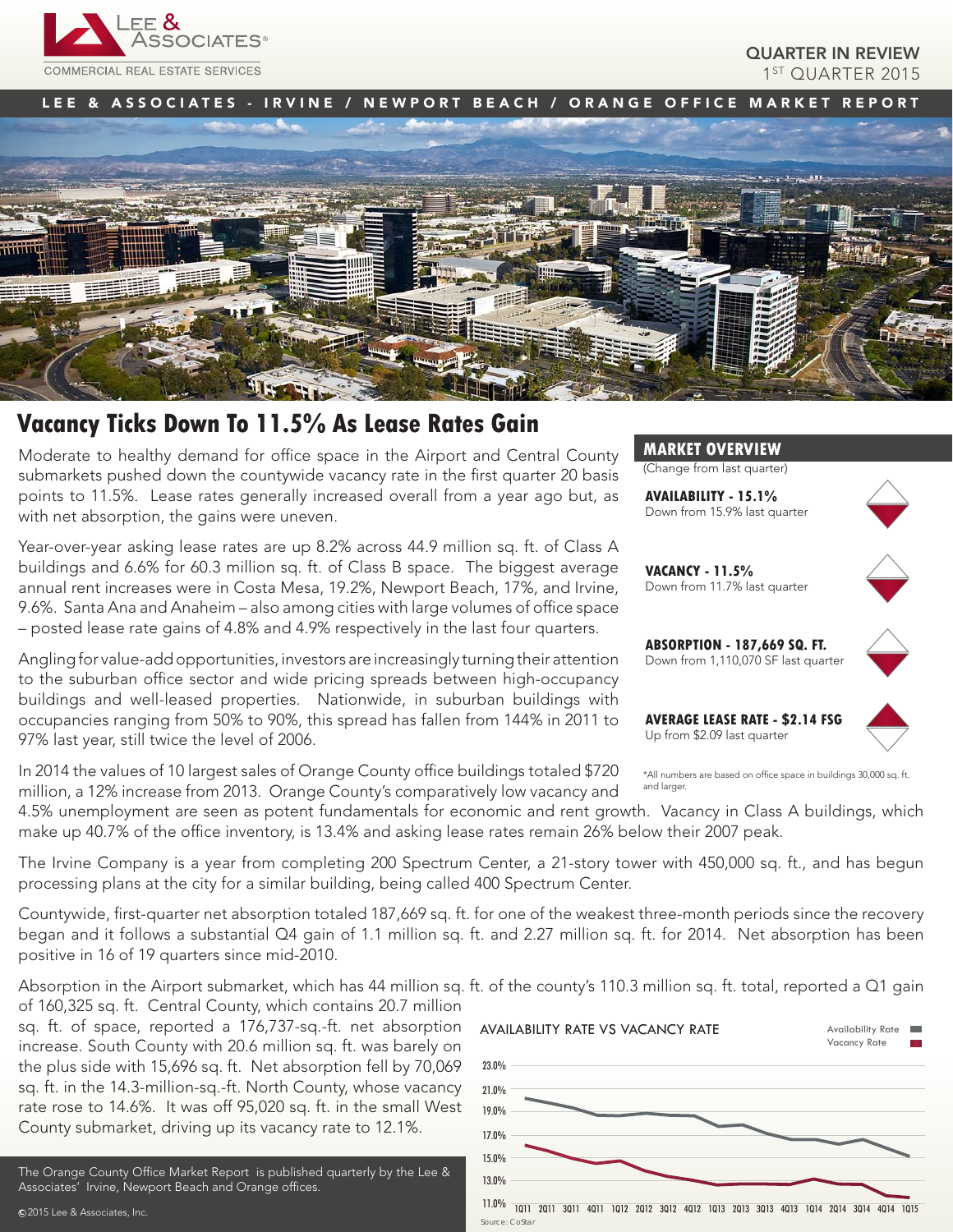#### NUMBER OF LEASES EXECUTED FOR THE QUARTER BY SUBMARKET

















Source: EDD

 $Q_1$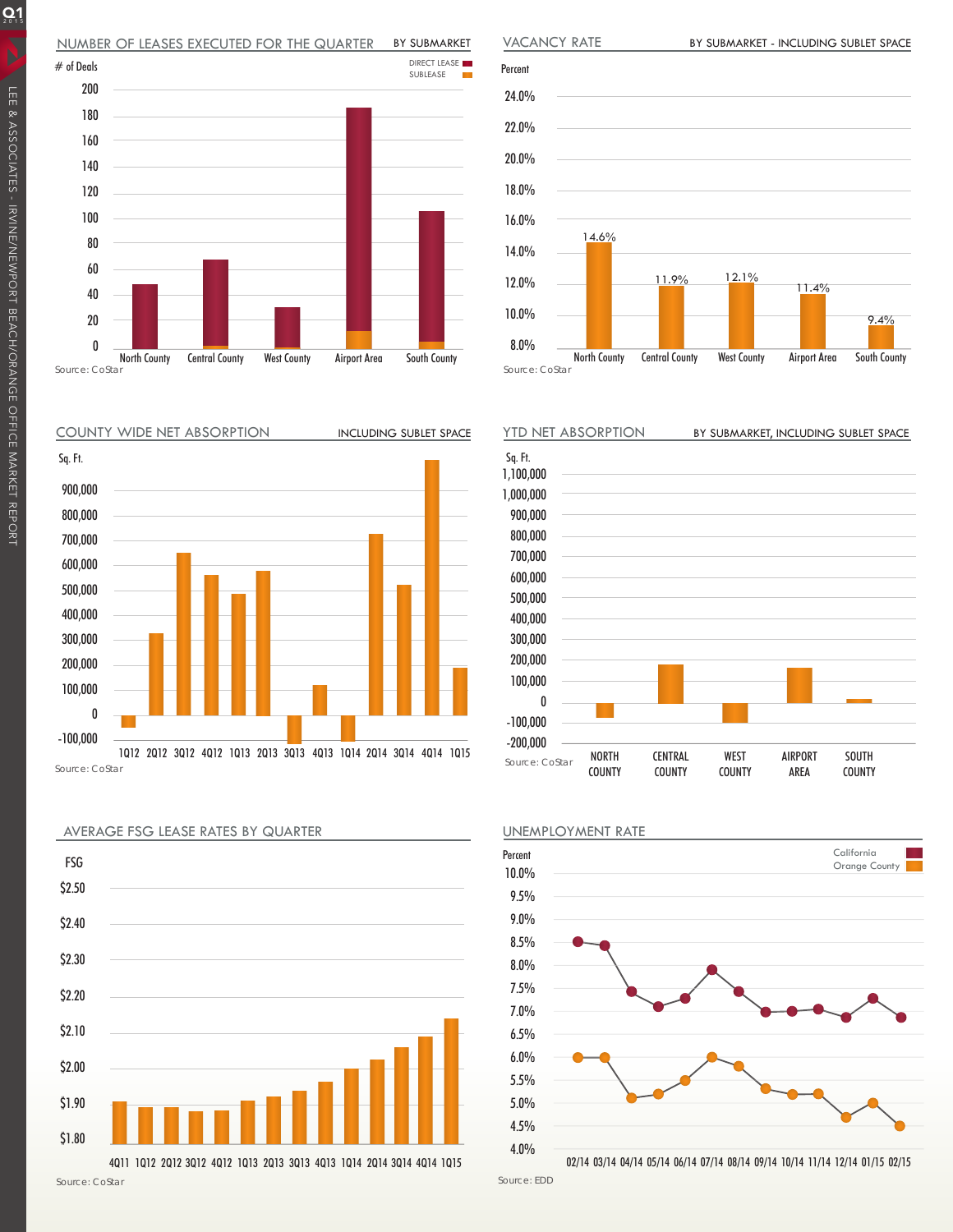



## **COMPLETED LEE & ASSOCIATES TRANSACTIONS**



Lease Transactions 4Q 14

17911 Von Karman Avenue, Suite 200 Irvine, CA



**PROPERTY SF TENANT LANDLORD REPRESENTING BROKERS** 955 W. Imperial Highway Brea, CA 41,816 St. Jude Hospital of Yorba Linda ECCU Bob Sattler represented the Landlord 17911 Von Karman Avenue, Suite 200 Irvine, CA 31,588 KTGY Group Inc. Arden Realty Gary McArdell represented the Tenant. 2 Journey, #103/105 Aliso Viejo, CA 2,186 Aliso Optometry Journey Medical Partners, LLC Allen Basso & Kurt Bruggeman represented the Landlord.



## Sale Transactions 4Q 14





| <b>PROPERTY</b>                           |        | <b>BUYER</b>                            | <b>SELLER</b>                          | <b>REPRESENTING BROKERS</b>                        |
|-------------------------------------------|--------|-----------------------------------------|----------------------------------------|----------------------------------------------------|
| 8885 Haven Avenue<br>Rancho Cucamonga, CA | 29.572 | Birdie Asfoura, LLC                     | Rock-Jersey, LLC                       | Jeff Bischofberger represented the Buyer.          |
| 1122 Bristol Street<br>Costa Mesa, CA     | 14,183 | <b>Bristol Real Estate</b><br>1122, LLC | 1122 Bristol Street<br>Properties, LLC | Brian Garbutt & Mia Pham represented the<br>Buyer. |
| 4622 Plumosa Drive<br>Yorba Linda, CA     | 4,000  | Michael & Kathryn<br>Mimmick            | Stephen Patrick Rawls<br>Separate      | Erik Thompson represented the Buyer.               |

 $Q_1$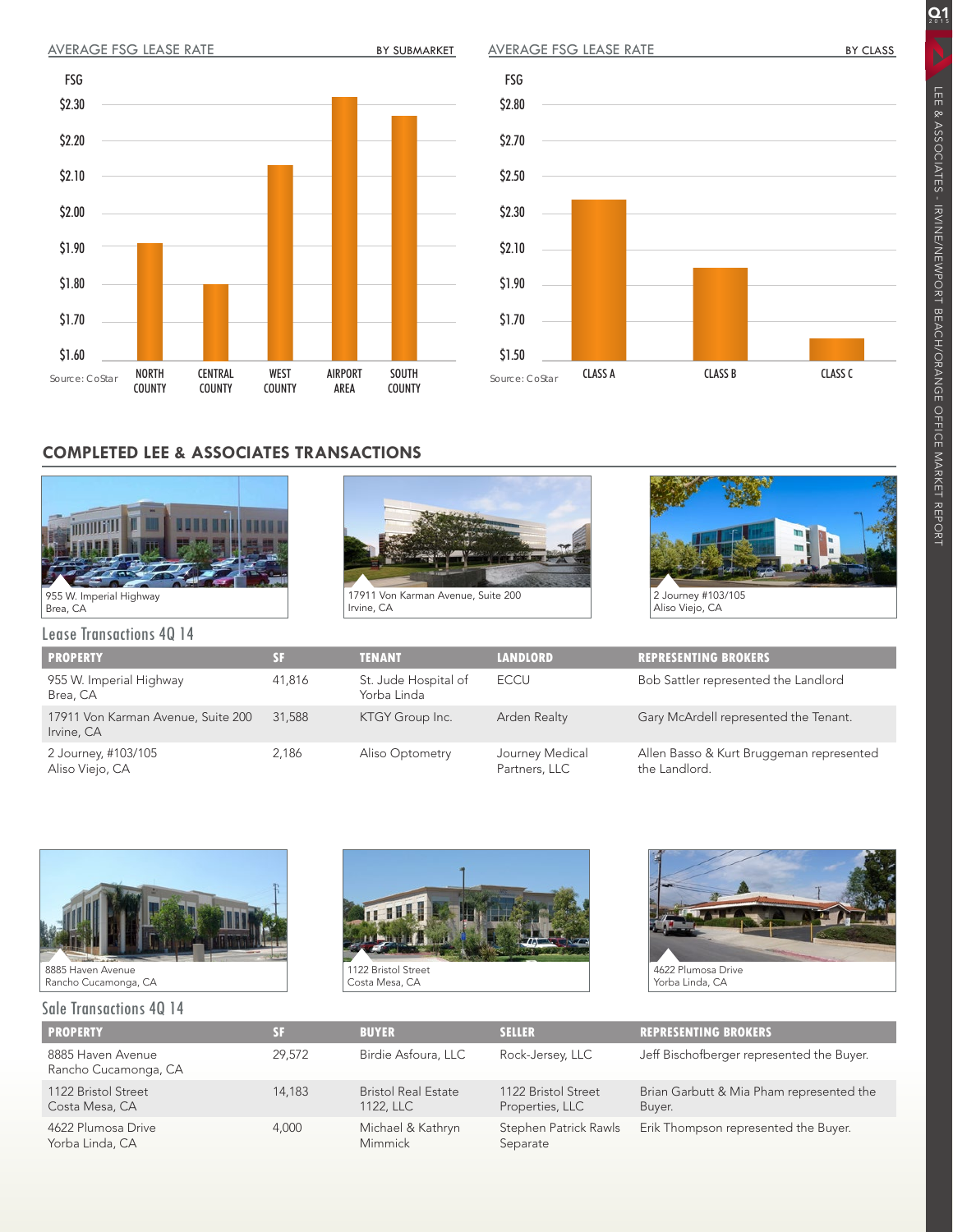|                              | <b>Bldg</b><br><b>Count</b> | SF.<br><b>RBA</b> | <b>Total SF</b><br>Available | Avail.<br>Rate | <b>Total SF</b><br>Vacant | <b>Total Vac.</b><br>Rate | <b>Direct SF</b><br>Vacant | <b>Direct Vac.</b><br>Rate | <b>Net</b><br><b>Absorption</b> | <b>YTD Net</b><br><b>Absorption</b> | <b>SF Avail</b><br><b>Sublease</b> | <b>SF Vacant</b><br><b>Sublease</b> | <b>Avg Asking</b><br><b>Lease Rate</b> | <b>SF Under</b><br><b>Construction</b> |
|------------------------------|-----------------------------|-------------------|------------------------------|----------------|---------------------------|---------------------------|----------------------------|----------------------------|---------------------------------|-------------------------------------|------------------------------------|-------------------------------------|----------------------------------------|----------------------------------------|
| <b>BY CITY</b>               |                             |                   |                              |                |                           |                           |                            |                            |                                 |                                     |                                    |                                     |                                        |                                        |
| <b>Aliso Viejo</b>           | 38                          | 2,980,053         | 437,060                      | 14.7%          | 214,740                   | 7.2%                      | 214,740                    | 7.2%                       | (16, 592)                       | (16, 592)                           | 43,447                             | $-0 -$                              | \$2.46                                 | $-0 -$                                 |
| Anaheim                      | 83                          | 7,303,107         | 1,192,998                    | 16.3%          | 1,428,910                 | 19.6%                     | 1,397,554                  | 19.1%                      | (35, 274)                       | (35, 274)                           | 150,054                            | 31,356                              | \$1.92                                 | $-0 -$                                 |
| Brea                         | 40                          | 4,032,008         | 588,328                      | 14.6%          | 468,643                   | 11.6%                     | 405,496                    | 10.1%                      | (38, 543)                       | (38, 543)                           | 111,002                            | 63,147                              | \$1.90                                 | $-0 -$                                 |
| <b>Buena Park</b>            | 13                          | 933,313           | 66,423                       | 7.1%           | 61,205                    | 6.6%                      | 61,205                     | 6.6%                       | 16,942                          | 16,942                              | $-0 -$                             | $-0 -$                              | \$1.89                                 | 75,000                                 |
| Corona del Mar               | $\overline{2}$              | 90,054            | 12,153                       | 13.5%          | 9,806                     | 10.9%                     | 6,547                      | 7.3%                       | (4,605)                         | (4,605)                             | 5,606                              | 3,259                               | \$4.13                                 | $-0 -$                                 |
| Costa Mesa                   | 65                          | 7,123,309         | 1,164,997                    | 16.4%          | 1,090,487                 | 15.3%                     | 1,058,856                  | 14.9%                      | 13,778                          | 13,778                              | 85,068                             | 31,631                              | \$2.36                                 | $-0 -$                                 |
| Cypress                      | 26                          | 1,913,084         | 558,822                      | 29.2%          | 247,212                   | 12.9%                     | 247,212                    | 12.9%                      | 3,826                           | 3,826                               | 188,793                            | $-0 -$                              | \$1.91                                 | $-0 -$                                 |
| <b>Dana Point</b>            | 3                           | 135,296           | $-0 -$                       | 0.0%           | $-0 -$                    | 0.0%                      | $-0 -$                     | 0.0%                       | $-0 -$                          | $-0 -$                              | $-0 -$                             | $-0 -$                              |                                        | $-0 -$                                 |
| <b>Foothill Ranch</b>        | 10                          | 798,721           | 149,955                      | 18.8%          | 115,345                   | 14.4%                     | 111,845                    | 14.0%                      | 13,401                          | 13,401                              | 3,500                              | 3,500                               | \$2.11                                 | $-0 -$                                 |
| <b>Fountain Valley</b>       | 26                          | 1,791,659         | 84,993                       | 4.7%           | 77,578                    | 4.3%                      | 77,578                     | 4.3%                       | (9,975)                         | (9,975)                             | $-0-$                              | $-0 -$                              | \$1.89                                 | $-0 -$                                 |
| <b>Fullerton</b>             | 31                          | 2,515,898         | 454,888                      | 18.1%          | 363,189                   | 14.4%                     | 363,189                    | 14.4%                      | (33, 472)                       | (33, 472)                           | 2,643                              | $-0 -$                              | \$2.08                                 | $-0 -$                                 |
| <b>Garden Grove</b>          | 31                          | 2,156,579         | 421,016                      | 19.5%          | 297,341                   | 13.8%                     | 176,221                    | 8.2%                       | (119,049)                       | (119,049)                           | 127,388                            | 121,120                             | \$2.19                                 | $-0 -$                                 |
| <b>Huntington Beach</b>      | 31                          | 2,156,579         | 421,016                      | 19.5%          | 297,341                   | 13.8%                     | 176,221                    | 8.2%                       | (119,049)                       | (119,049)                           | 127,388                            | 121,120                             | \$2.19                                 | $-0 -$                                 |
| Irvine                       | 382                         | 33,283,372        | 4,304,364                    | 12.9%          | 2,817,410                 | 8.5%                      | 2,665,935                  | 8.0%                       | 143,262                         | 143,262                             | 728,511                            | 151,475                             | \$2.29                                 | 425,044                                |
| La Habra                     | 4                           | 142,069           | $-0 -$                       | 0.0%           | $-0 -$                    | 0.0%                      | $-0 -$                     | 0.0%                       | $-0 -$                          | $-0 -$                              | $-0 -$                             | $-0 -$                              | \$1.50                                 | $-0 -$                                 |
| La Palma                     | 10                          | 712,038           | 155,744                      | 21.9%          | 141,405                   | 19.9%                     | 138,644                    | 19.5%                      | 4,856                           | 4,856                               | 6,334                              | 2,761                               | \$1.93                                 | $-0 -$                                 |
| Ladera Ranch                 | 3                           | 127,065           | 28,298                       | 22.3%          | 21,842                    | 17.2%                     | 21,842                     | 17.2%                      | (1,186)                         | (1,186)                             | 6,456                              | $-0 -$                              | \$2.14                                 | $-0 -$                                 |
| Laguna Beach                 | 5                           | 194,434           | 28,895                       | 14.9%          | 28,895                    | 14.9%                     | 28,895                     | 14.9%                      | 2,817                           | 2,817                               | 0                                  | $-0 -$                              | \$2.63                                 | $-0 -$                                 |
| Laguna Hills                 | 25                          | 1,641,376         | 391,284                      | 23.8%          | 333,035                   | 20.3%                     | 333,035                    | 20.3%                      | (15,969)                        | (15,969)                            | 5,621                              | $-0 -$                              | \$2.30                                 | $-0-$                                  |
| Laguna Niguel                | 8                           | 1,691,485         | 83,277                       | 4.9%           | 53,951                    | 3.2%                      | 53,951                     | 3.2%                       | 19,252                          | 19,252                              | 6,452                              | $-0 -$                              | \$2.66                                 | $-0 -$                                 |
| Laguna Woods                 | 1                           | 41,280            | 4,379                        | 10.6%          | $-0 -$                    | 0.0%                      | $-0 -$                     | 0.0%                       | $-0 -$                          | $-0 -$                              | $-0 -$                             | $-0 -$                              | \$42.00                                | $-0 -$                                 |
| <b>Lake Forest</b>           | 32                          | 1,883,564         | 268,227                      | 14.2%          | 250,244                   | 13.3%                     | 250,244                    | 13.3%                      | 77,854                          | 77,854                              | 3,757                              | $-0 -$                              | \$1.93                                 | $-0 -$                                 |
| <b>Los Alamitos</b>          | 9                           | 610,423           | 199,423                      | 32.7%          | 43,388                    | 7.1%                      | 43,388                     | 7.1%                       | 48,639                          | 48,639                              | $-0 -$                             | $-0 -$                              | \$2.63                                 | $-0 -$                                 |
| <b>Mission Viejo</b>         | 32                          | 1,804,462         | 299,105                      | 16.6%          | 240,810                   | 13.3%                     | 240,810                    | 13.3%                      | 2,760                           | 2,760                               | 21,615                             | $-0 -$                              | \$2.16                                 | $-0-$                                  |
| <b>Newport Beach</b>         | 101                         | 9,399,332         | 1,311,685                    | 14.0%          | 1,129,770                 | 12.0%                     | 1,115,064                  | 11.9%                      | (64, 150)                       | (64, 150)                           | 113,176                            | 14,706                              | \$2.61                                 | $-0 -$                                 |
| Orange                       | 62                          | 6,572,574         | 801,457                      | 12.2%          | 796,346                   | 12.1%                     | 760,767                    | 11.6%                      | 24,967                          | 24,967                              | 44,837                             | 35,579                              | \$2.06                                 | $-0 -$                                 |
| Placentia                    | 5                           | 185,164           | 31,199                       | 16.8%          | 31,199                    | 16.8%                     | 31,199                     | 16.8%                      | $-0 -$                          | $-0 -$                              | $-0 -$                             | $-0 -$                              | \$1.57                                 | $-0 -$                                 |
| Rancho Santa Margarita       | 5                           | 225,472           | 43,863                       | 19.5%          | 41,128                    | 18.2%                     | 41,128                     | 18.2%                      | 4,335                           | 4,335                               | $-0 -$                             | $-0 -$                              | \$2.05                                 | $-0 -$                                 |
| <b>San Clemente</b>          | $\circ$                     | 424,062           | 66,583                       | 15.7%          | 33,420                    | 7.9%                      | 31,831                     | 7.5%                       | (5, 362)                        | (5, 362)                            | 1,589                              | 1,589                               | \$1.95                                 | $-0 -$                                 |
| <b>San Juan Capistrano</b>   | 16                          | 836,460           | 166,579                      | 19.9%          | 163,109                   | 19.5%                     | 161,603                    | 19.3%                      | 6,482                           | 6,482                               | 1,506                              | 1,506                               | \$2.35                                 | 42,551                                 |
| Santa Ana                    | 162                         | 14,217,368        | 2,805,203                    | 19.7%          | 1,972,122                 | 13.9%                     | 1,944,306                  | 13.7%                      | 132,832                         | 132,832                             | 174,840                            | 27,816                              | \$1.76                                 | - 0 -                                  |
| Seal Beach                   | 6                           | 445,365           | 87,641                       | 19.7%          | 66,516                    | 14.9%                     | 66,516                     | 14.9%                      | (34,790)                        | (34,790)                            | 13,067                             | $-0 -$                              | \$2.88                                 | $-0-$                                  |
| Stanton                      | $\overline{a}$              | 85,917            | 10,142                       | 11.8%          | 7,435                     | 8.7%                      | 7,435                      | 8.7%                       | $-0 -$                          | $-0 -$                              | $-0 -$                             | $-0 -$                              | \$0.97                                 | - 0 -                                  |
| Tustin                       | 30                          | 1,696,579         | 221,558                      | 13.1%          | 58,667                    | 3.5%                      | 58,667                     | 3.5%                       | 24,522                          | 24,522                              | 17,331                             | $-0 -$                              | \$1.87                                 | - 0 -                                  |
| Westminster                  | 10                          | 429,031           | 51,188                       | 11.9%          | 22,756                    | 5.3%                      | 22,756                     | 5.3%                       | 6,354                           | 6,354                               | $-0 -$                             | $-0 -$                              | \$2.06                                 | $-0-$                                  |
| Yorba Linda                  | 7                           | 423,502           | 54,801                       | 12.9%          | 40,496                    | 9.6%                      | 40,496                     | 9.6%                       | 3,258                           | 3,258                               | $-0 -$                             | $-0 -$                              | \$1.81                                 | $-0 -$                                 |
| <b>Orange County Totals</b>  | 1,311                       | 110,330,848       | 16,615,611                   | 15.1%          | 12,720,947                | 11.5%                     | 12,231,502                 | 11.1%                      | 187,669                         | 187,669                             | 1,862,593                          | 489,445                             | \$2.14                                 | 542,595                                |
| <b>BY AREA</b>               |                             |                   |                              |                |                           |                           |                            |                            |                                 |                                     |                                    |                                     |                                        |                                        |
| <b>North Orange County</b>   | 173                         | 14,322,599        | 2,037,023                    | 14.2%          | 2,088,040                 | 14.6%                     | 2,014,441                  | 14.1%                      | (70,069)                        | (70,069)                            | 168,039                            | 73,599                              | \$1.91                                 | 75,000                                 |
| <b>Central Orange County</b> | 276                         | 23,478,274        | 3,661,850                    | 15.6%          | 2,793,124                 | 11.9%                     | 2,707,673                  | 11.5%                      | 176,737                         | 176,737                             | 297,179                            | 85,451                              | \$1.80                                 | 0                                      |
| <b>West Orange County</b>    | 84                          | 5,640,399         | 1,328,232                    | 23.5%          | 684,648                   | 12.1%                     | 563,528                    | 10.0%                      | (95, 020)                       | (95,020)                            | 329,248                            | 121,120                             | \$2.13                                 | $\mathsf{O}\xspace$                    |
| Greater Airport Area         | 448                         | 44,187,830        | 6,524,048                    | 14.8%          | 5,022,712                 | 11.4%                     | 4,899,457                  | 11.1%                      | 160,325                         | 160,325                             | 737,888                            | 123,255                             | \$2.32                                 | $\mathsf{O}\xspace$                    |
| <b>South Orange County</b>   | 330                         | 22,701,746        | 3,064,458                    | 13.5%          | 2,132,423                 | 9.4%                      | 2,046,403                  | 9.0%                       | 15,696                          | 15,696                              | 330,239                            | 86,020                              | \$2.27                                 | 467,595                                |
| <b>Orange County Totals</b>  | 1,311                       | 110,330,848       | 16,615,611                   | 15.1%          | 12,720,947                | 11.5%                     | 12,231,502                 | 11.1%                      | 187,669                         | 187,669                             | 1,862,593                          | 489,445                             | \$2.14                                 | 542,595                                |
|                              |                             |                   |                              |                |                           |                           |                            |                            |                                 |                                     |                                    |                                     |                                        |                                        |
| BY BUILDING CLASS            |                             |                   |                              |                |                           |                           |                            |                            |                                 |                                     |                                    |                                     |                                        |                                        |
| Class A                      | 279                         | 44,957,438        | 7,843,478                    | 17.4%          | 6,036,829                 | 13.4%                     | 5,806,779                  | 12.9%                      | 152,926                         | 152,926                             | 1,180,613                          | 230,050                             | \$2.37                                 | 542,595                                |
| Class B                      | 932                         | 60,346,631        | 8,181,925                    | 13.6%          | 6,393,879                 | 10.6%                     | 6,134,484                  | 10.2%                      | 24,232                          | 24,232                              | 680,080                            | 259,395                             | \$2.00                                 | $-0 -$                                 |
| Class C                      | 100                         | 5,026,779         | 590,208                      | 11.7%          | 290,239                   | 5.8%                      | 290,239                    | 5.8%                       | 10,511                          | 10,511                              | 1,900                              | $-0 -$                              | \$1.61                                 | - 0 -                                  |
| <b>Orange County Totals</b>  | 1,311                       | 110,330,848       | 16,615,611                   | 15.1%          | 12,720,947                | 11.5%                     | 12,231,502                 | 11.1%                      | 187,669                         | 187,669                             | 1,862,593                          | 489,445                             | \$2.14                                 | 542,595                                |

LEE & ASSOCIATES - IRVINE/NEWPORT BEACH/ORANGE OFFICE MARKET REPORT

**CHE ANSOCIATES - IRVINEWPORT BEACH/ORANGE OFFICE MARKET REPORT**